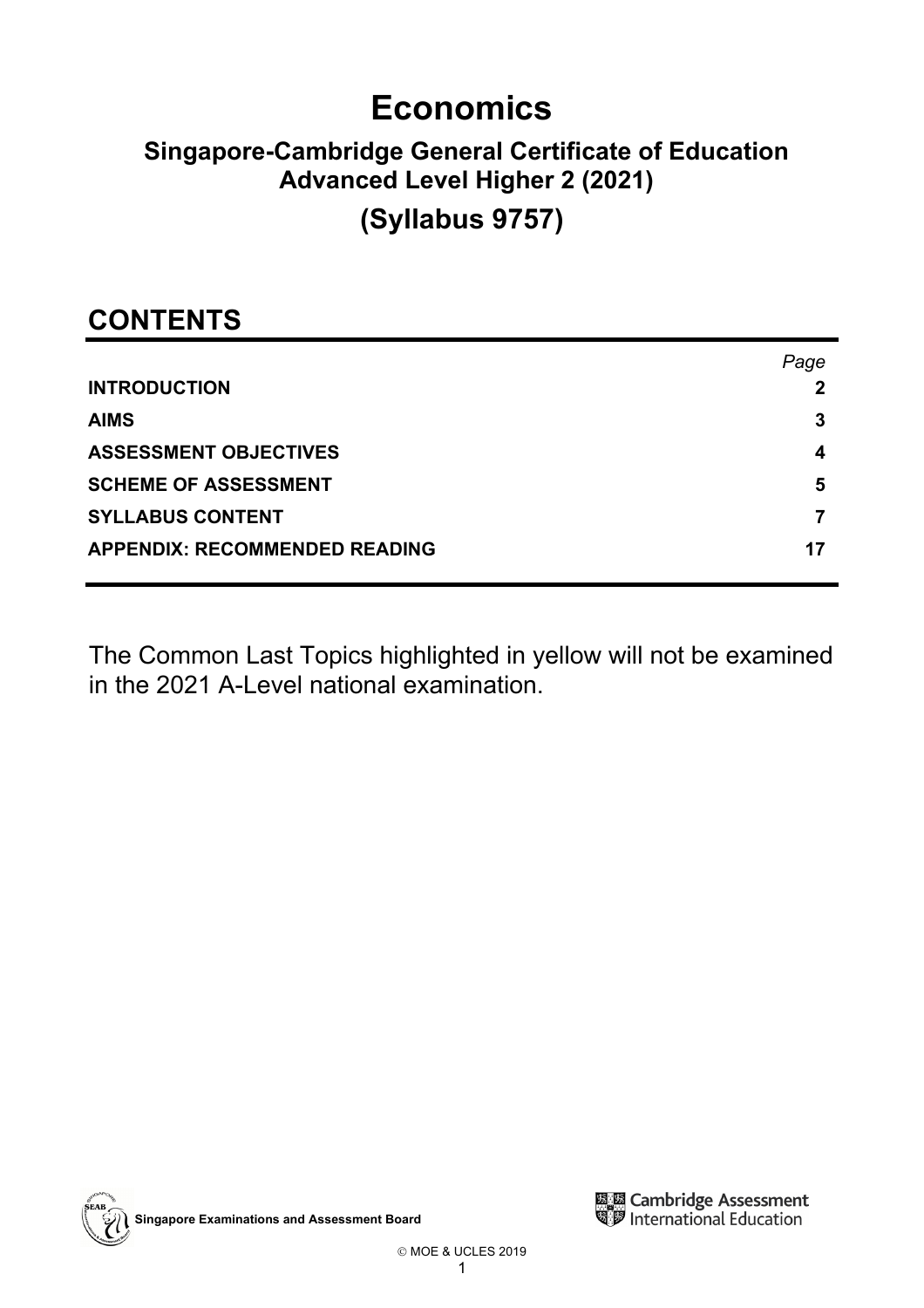## **INTRODUCTION**

## **Desired Outcomes of Education and Learning of Economics in Singapore**

The Desired Outcomes of Education are attributes that educators aspire for every Singaporean to possess upon the completion of his formal education. These outcomes establish a common purpose for educators, and drive the Ministry of Education's policies and programmes.

The person who is schooled in the Singapore Education system embodies the Desired Outcomes of Education. He has a good sense of self-awareness, a sound moral compass, and the necessary skills and knowledge to take on challenges of the future. He is responsible to his family, community and nation. He appreciates the beauty of the world around him, possesses a healthy mind and body, and has a zest for life. In sum, he is

- a **confident person** who has a strong sense of right and wrong, is adaptable and resilient, knows himself, is discerning in judgment, thinks independently and critically, and communicates effectively
- a **self-directed learner** who questions, reflects, perseveres and takes responsibility for his own learning an **active contributor** who is able to work effectively in teams, is innovative, exercises initiative, takes calculated risks, and strives for excellence
- a **concerned citizen** who is rooted to Singapore, has a strong sense of civic responsibility, is informed about Singapore and the world, and takes an active part in bettering the lives of others around him.

The learning of Economics is aligned with the Desired Outcomes of Education. Through the application of economic concepts, theories and principles, candidates develop the capacity to assess the role of economic agents in the allocation of scarce resources and adopt multiple perspectives in understanding real-world economic issues. Candidates recognise trade-offs and consequences that result from decision-making to arrive at well-reasoned decisions. Candidates thus develop a set of knowledge, skills and values that encourages them to take an active interest in the domestic and global economy as contributing and concerned citizens.

### **Disciplinary Thinking in A-Level Economics**

Globalisation, changing demographics and technological advancements are some of the key driving forces of the future. To help candidates thrive in a fast-changing world, one of the key 21st Century Competencies emphasised in the Economics Curriculum is Sound Reasoning and Decision Making, under the domain of Critical and Inventive Thinking.

Given the importance of decision-making skills, the decision-making approach through an economic lens will be used to front disciplinary thinking in A-Level Economics, with the visual representation and outline as follows.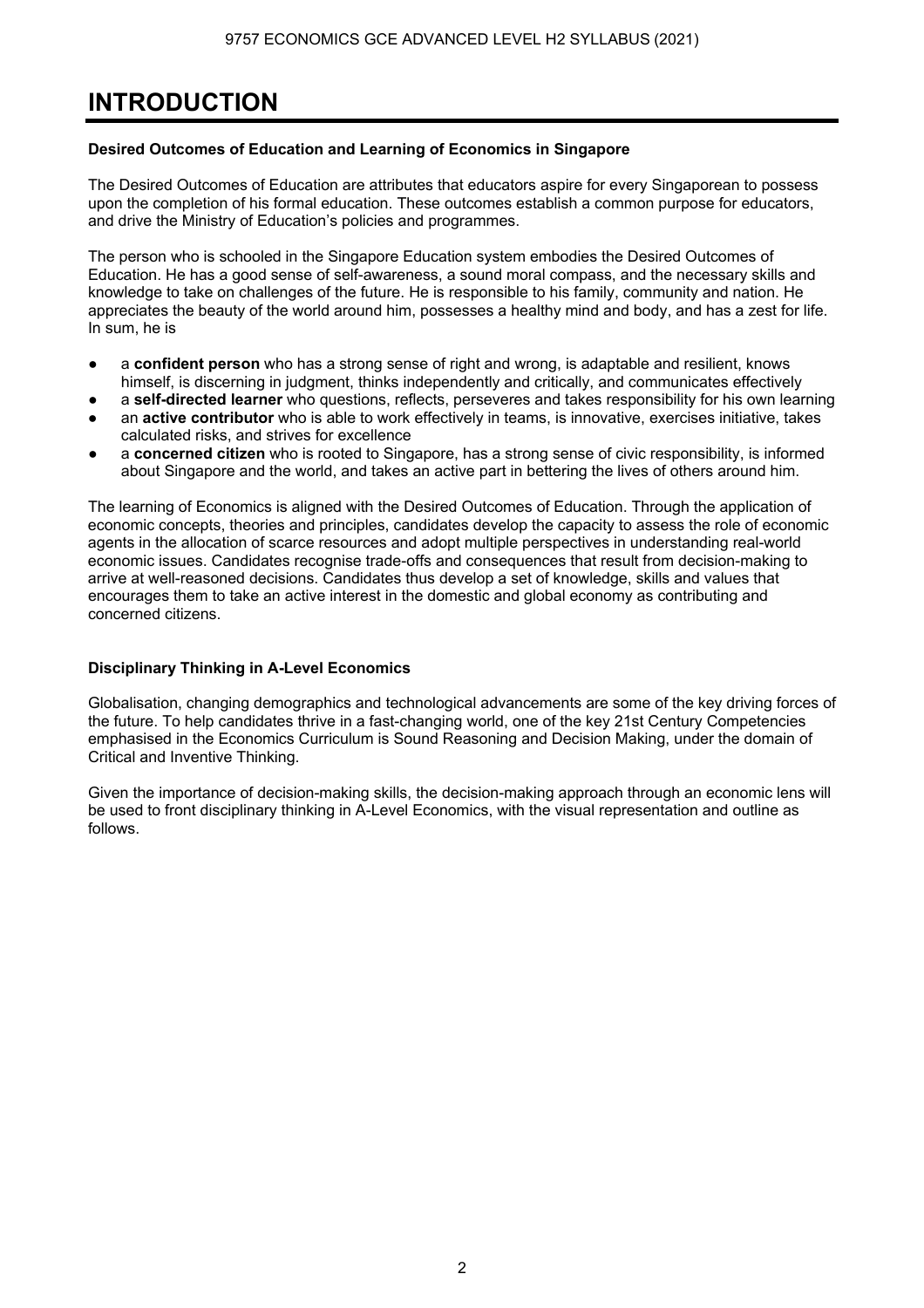

#### **A Framework for Disciplinary Thinking in A-Level Economics**

In light of the central economic problem of scarcity, decision-making is fundamental. Scarcity leads to the inevitability of choices and trade-offs. In the context of the Economics syllabus, decision-making is framed as a process where candidates analyse how decisions are made from the perspectives of different economic agents (consumers, producers and governments), adjusting for dynamic changes where appropriate. Candidates will have to take account of the benefits, constraints, costs, perspectives and other necessary information, while recognising the impact of the intended and unintended consequences arising from the decisions made and the corresponding trade-offs. Candidates will also recognise that decision-making by economic agents can have multifaceted implications, where decisions made by an economic agent can have an impact on other economic agents.

## **AIMS**

The syllabus is intended to provide the basis for a broad understanding of economics. Specifically, the syllabus aims to develop in candidates:

- 1. an understanding of fundamental economic concepts, theories and principles, and of the tools and methods of analysis used by economists
- 2. the ability to use the tools and methods of economic reasoning to explain and analyse economic issues, and to evaluate perspectives and decisions of economic agents
- 3. the habit of reading critically, from a variety of sources, to gain information about the changing economic activities and policies at the national and international levels
- 4. the ability to use evidence in making well-reasoned economic arguments to arrive at rational and considered decisions.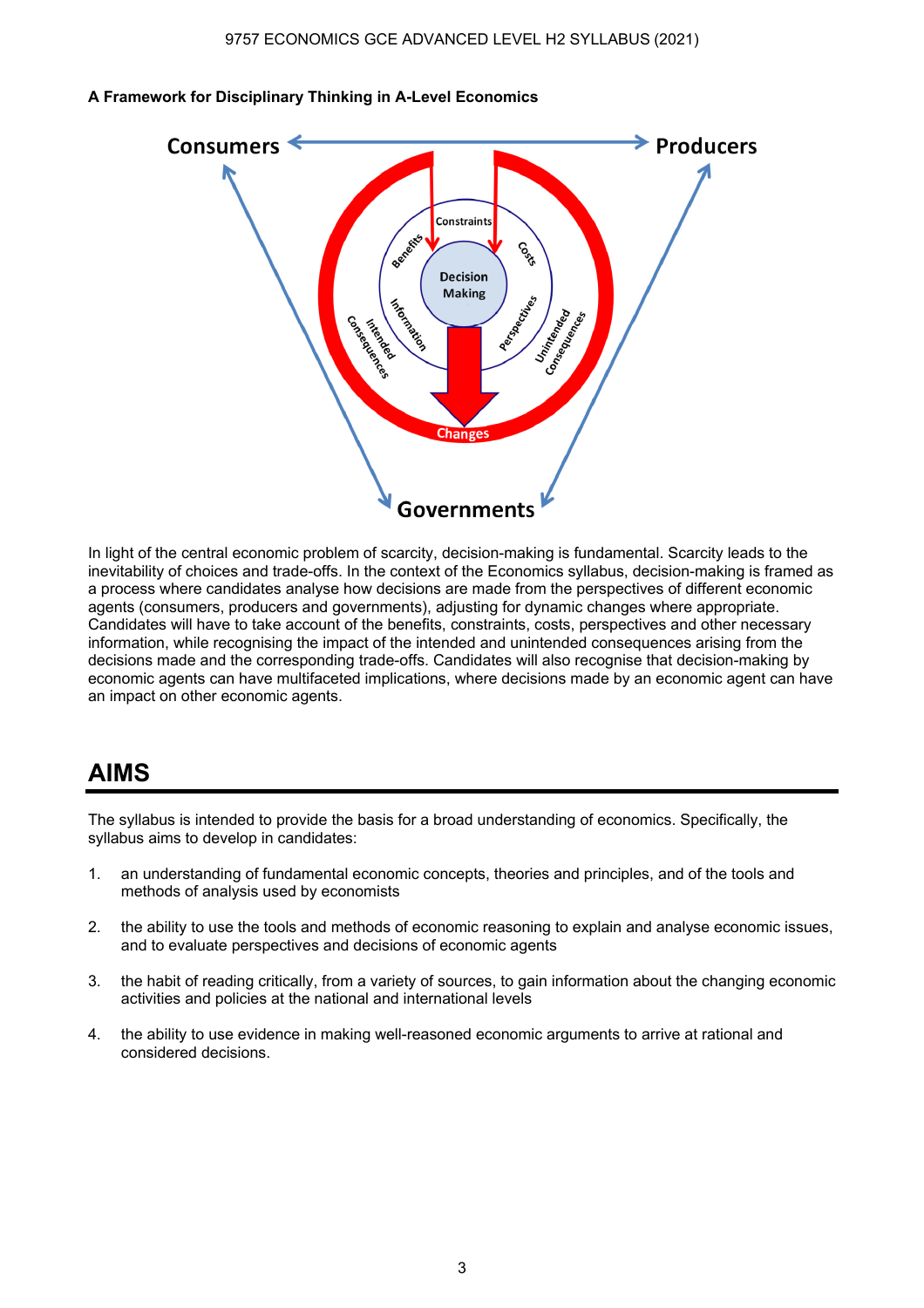## **ASSESSMENT OBJECTIVES**

Candidates are expected to:

## **AO1: Knowledge and Understanding**

Demonstrate knowledge and understanding of economic concepts, theories and principles.

## **AO2: Interpretation and Evaluation of Information**

- Interpret economic information presented in textual, numerical or graphical form.
- Make valid inferences from information presented and evaluate the reliability of information given.

### **AO3: Application and Analysis**

- Apply relevant economic concepts, theories and principles to analyse contemporary issues, perspectives and policy choices.
- Construct coherent economic arguments.

## **AO4: Evaluation**

- Evaluate critically alternative theoretical explanations, contemporary issues, perspectives and policy choices.
- Recognise unstated assumptions and evaluate their relevance.
- Synthesise economic arguments to arrive at well-reasoned judgements and decisions.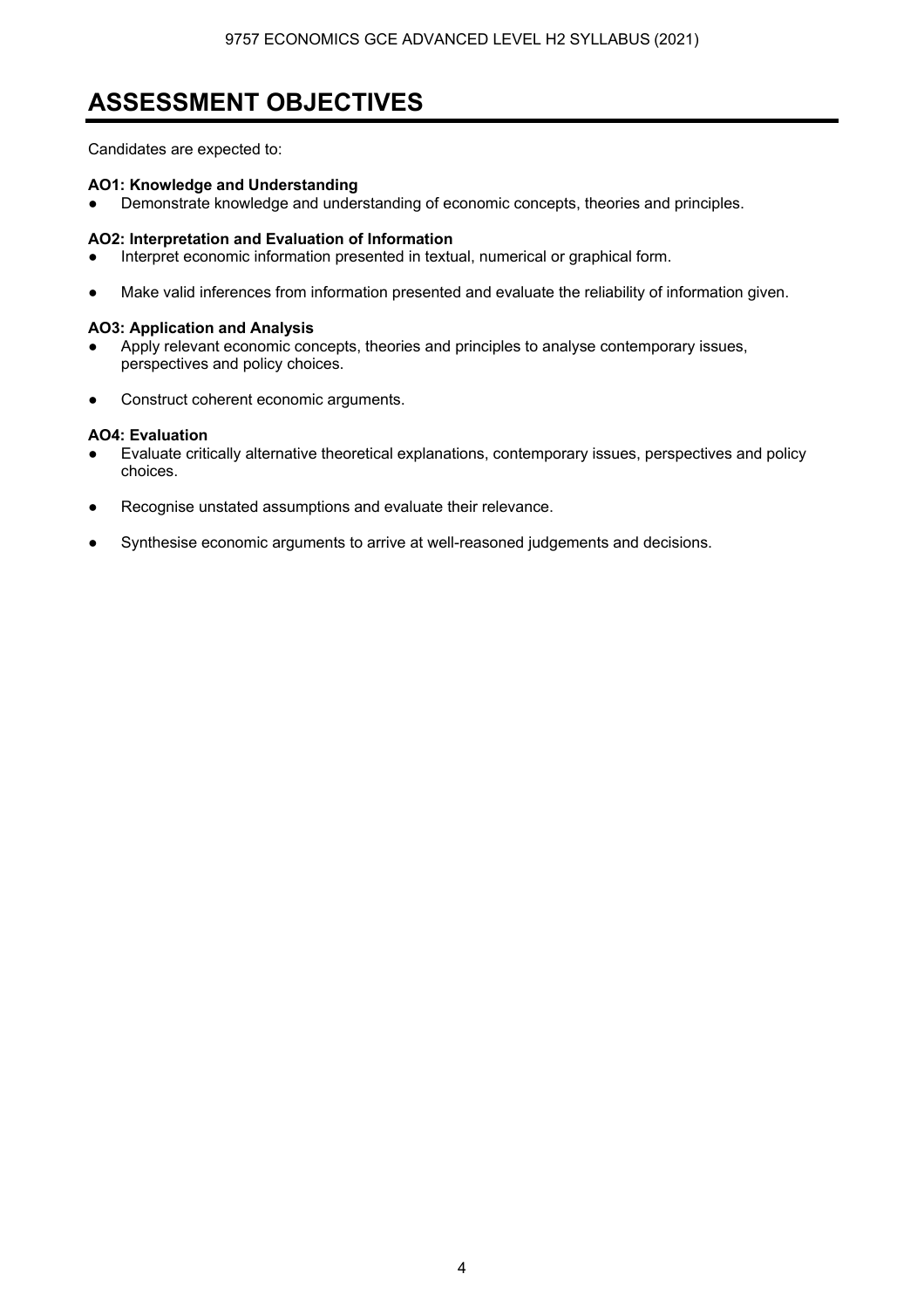## **SCHEME OF ASSESSMENT**

## **Specification grid**

The assessment comprises two compulsory written examination papers: Paper 1 (Case Studies) and Paper 2 (Essays). Taken as a whole, both papers will incorporate a good balance of questions on microeconomics and macroeconomics.

| H <sub>2</sub><br><b>Economics</b>  | <b>Description</b>                                                                                                                                                                                                                                                                                                                                                                                                                                                                                                                                                  | <b>Overall</b><br><b>Marks</b><br>(Weighting) | <b>Duration</b>       |
|-------------------------------------|---------------------------------------------------------------------------------------------------------------------------------------------------------------------------------------------------------------------------------------------------------------------------------------------------------------------------------------------------------------------------------------------------------------------------------------------------------------------------------------------------------------------------------------------------------------------|-----------------------------------------------|-----------------------|
| Paper 1                             | There will be two compulsory case studies.                                                                                                                                                                                                                                                                                                                                                                                                                                                                                                                          |                                               |                       |
| <b>Case Studies</b>                 | Candidates are required to answer all questions for each<br>case study.<br>Each case study carries 30 marks and constitutes 20% of<br>the total marks. About 12 marks of each set of case study<br>questions will be for data response questions, and about<br>18 marks will be for higher-order questions.                                                                                                                                                                                                                                                         | 60 marks<br>(40%                              | 2 hours<br>15 minutes |
|                                     | For Paper 1, questions testing AO1 + AO2 + AO3 will comprise about 40% of the marks<br>$\bullet$<br>and questions testing AO1 + AO2 + AO3 + AO4 will comprise about 60% of the marks.                                                                                                                                                                                                                                                                                                                                                                               |                                               |                       |
| Paper <sub>2</sub><br><b>Essays</b> | Candidates are required to answer a total of three essay<br>questions, of which one must be from Section A, one<br>from Section B and one from either Section A or B.<br>Section A:<br>Three essay questions focusing mainly on<br>microeconomics will be set. Candidates must answer at<br>least one question from this section.<br>Each question carries 25 marks.<br>Section B:<br>Three essay questions focusing mainly on<br>macroeconomics will be set. Candidates must answer at<br>least one question from this section.<br>Each question carries 25 marks. | 75 marks<br>(60%)                             | 2 hours<br>15 minutes |
|                                     | For Paper 2, questions testing AO1 + AO3 will comprise about 40% of the marks and<br>questions testing AO1 + AO2 + AO3 + AO4 will comprise about 60% of the marks.                                                                                                                                                                                                                                                                                                                                                                                                  |                                               |                       |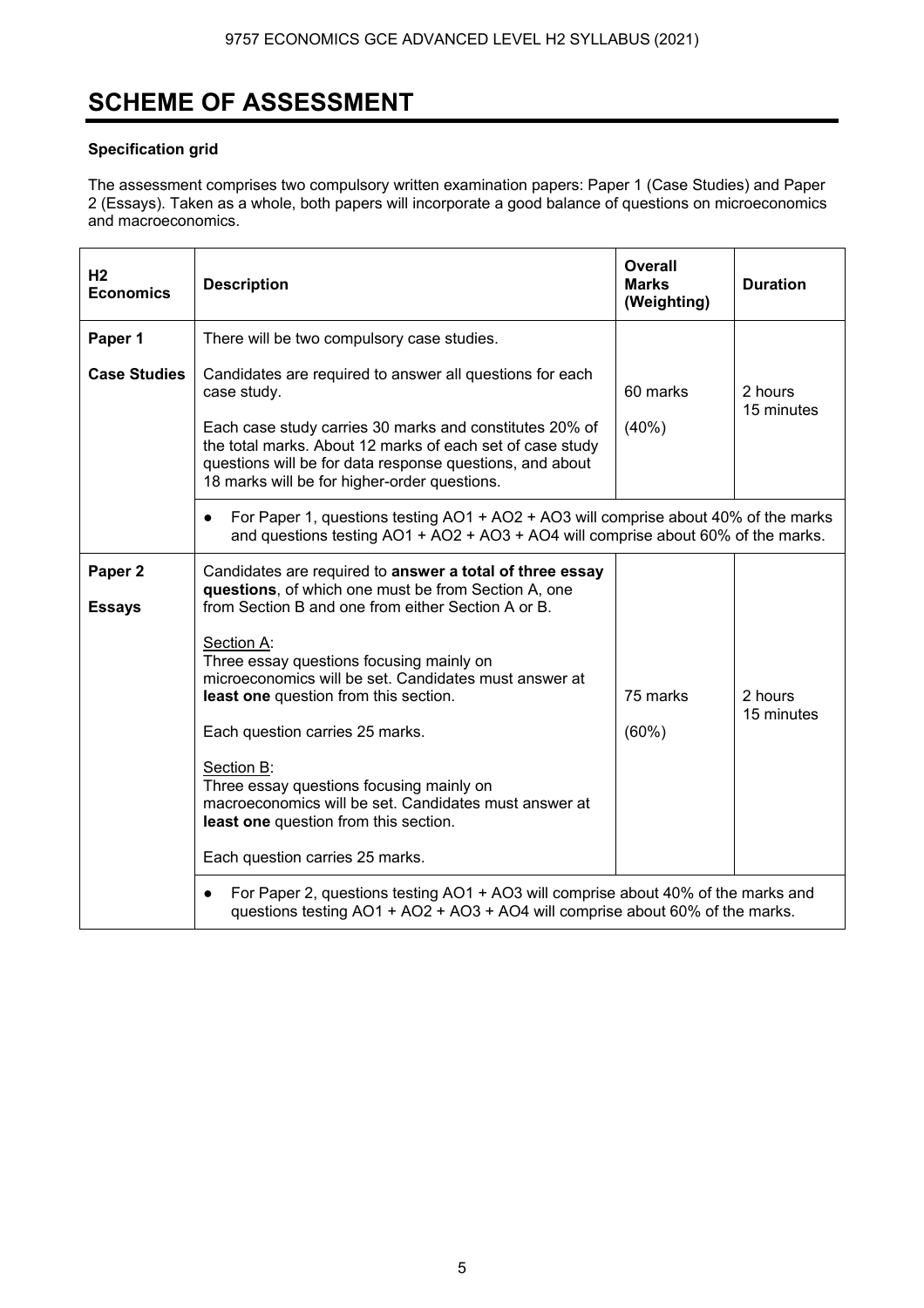#### **Description of components**

#### **Paper 1 (Case Studies)**

The paper will include two case studies. Each of these will consist of two to three pages of data presented in textual, numerical or graphical form. Each will present contemporary multifaceted economic issues or policies, which may be from one or more themes in the syllabus.

The data for each case study will be followed by six or seven part-questions including sub-parts. These questions will require candidates to apply relevant economic concepts, theories and principles in analysing, synthesising and evaluating economic issues, perspectives or policies, with reference to the data provided.

About 12 marks of each set of case study questions will be for data response questions, and about 18 marks will be for higher-order questions.

### **Paper 2 (Essays)**

Questions in Section A will focus mainly on microeconomics and questions in Section B will focus mainly on macroeconomics. Each essay question may or may not be divided into part (a) and part (b). Questions may be put in real-world contexts.

Candidates are expected to apply relevant economic concepts, theories and principles to analyse issues and to evaluate perspectives or policies. They should synthesise and construct coherent arguments to arrive at well-reasoned judgements and decisions.

#### **Use of calculators**

The use of a calculator as approved by the Singapore Examinations and Assessment Board is allowed for Paper 1 and Paper 2.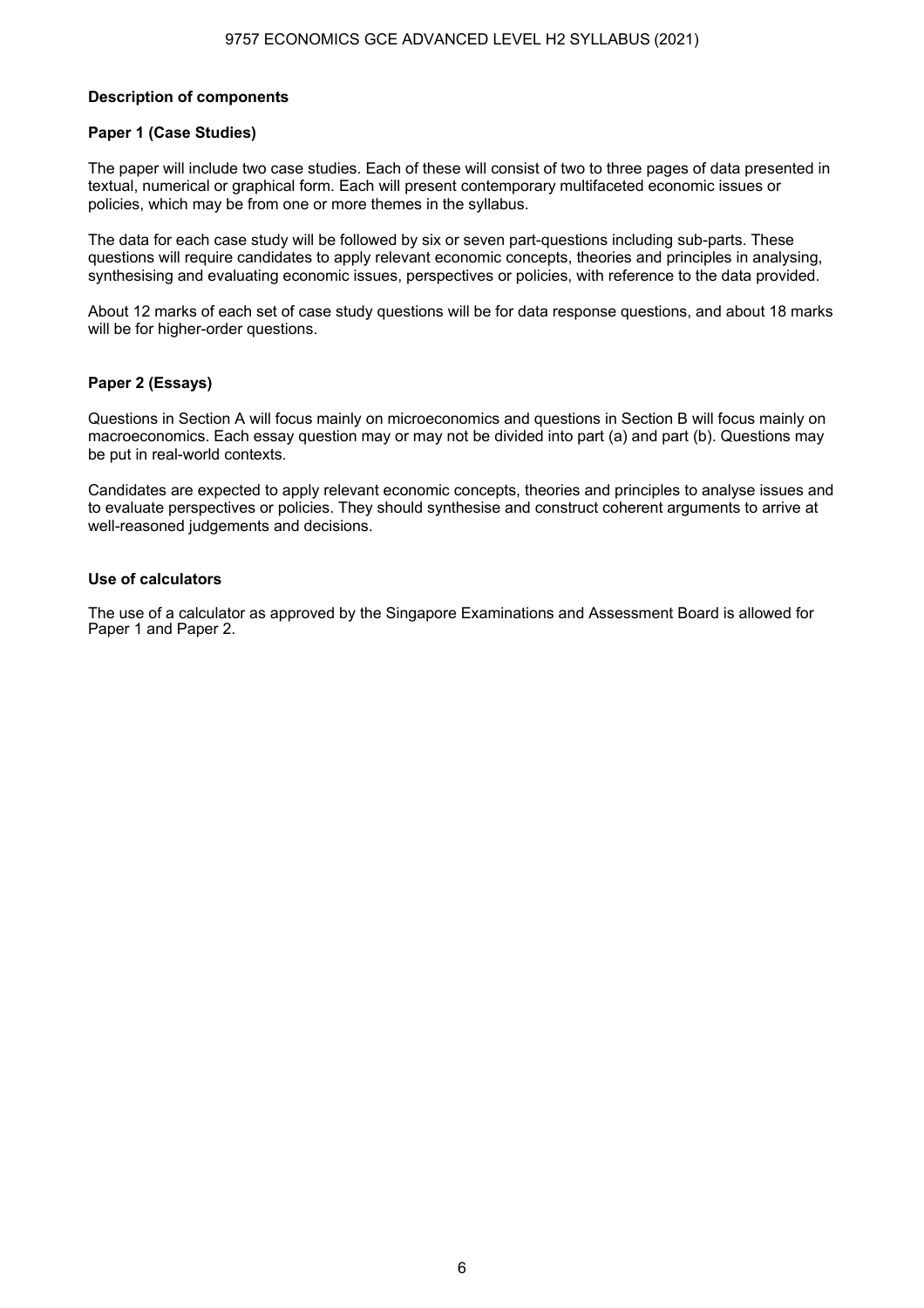## **SYLLABUS CONTENT**

The syllabus content comprises three core themes:

- The Central Economic Problem
- **Markets**
- The National and International Economy

Using the disciplinary thinking framework in A-Level Economics which focuses on decision-making, candidates will have the opportunity to explain, analyse and apply economic concepts, theories and principles through the above themes. Candidates will also evaluate economic issues and policy choices in a real-world context and appreciate the interconnectedness across the themes.

## **Theme 1: The Central Economic Problem**

Theme 1 introduces candidates to the Central Economic Problem of unlimited wants and limited resources. The scarcity of resources necessitates choice and leads to decision-making. Through examining how the concepts of scarcity, choice and opportunity cost are faced by economic agents (consumers, producers and governments), candidates will be able to understand the Central Economic Problem facing societies, and how economic agents use available information, and also consider perspectives, constraints, costs and benefits in their decision-making. Candidates will also understand that decisions made by economic agents often have both intended and unintended consequences.

This theme provides the foundation for the study of microeconomic and macroeconomic topics in Markets (Theme 2) and the National and International Economy (Theme 3) respectively, where the decision-making approach and concepts of scarcity, choice and opportunity cost recur.

## **Theme 1.1 Scarcity as the Central Economic Problem**

## **Economics Content**

## **1.1 Scarcity as the Central Economic Problem**

- 1.1.1 Scarcity, choice and resource allocation
- a. Concept of scarcity and the inevitability of choices by economic agents (consumers, producers and governments)
- b. Concept of opportunity cost and the nature of trade-offs in the allocation of resources
- 1.1.2 Rational decision-making process by economic agents
- a. Understanding objectives of economic agents
	- Consumers maximisation of utility
	- Producers maximisation of profits
	- Governments maximisation of social welfare
- b. Recognising constraints
- c. Gathering information and considering perspectives
- d. Weighing costs and benefits in decision-making\*
- e. Recognising trade-offs
- f. Recognising intended and unintended consequences

*Note:* 

*\*A marginalist approach to weighing costs and benefits is the expected approach. Cost-benefit analysis (CBA) is not required.*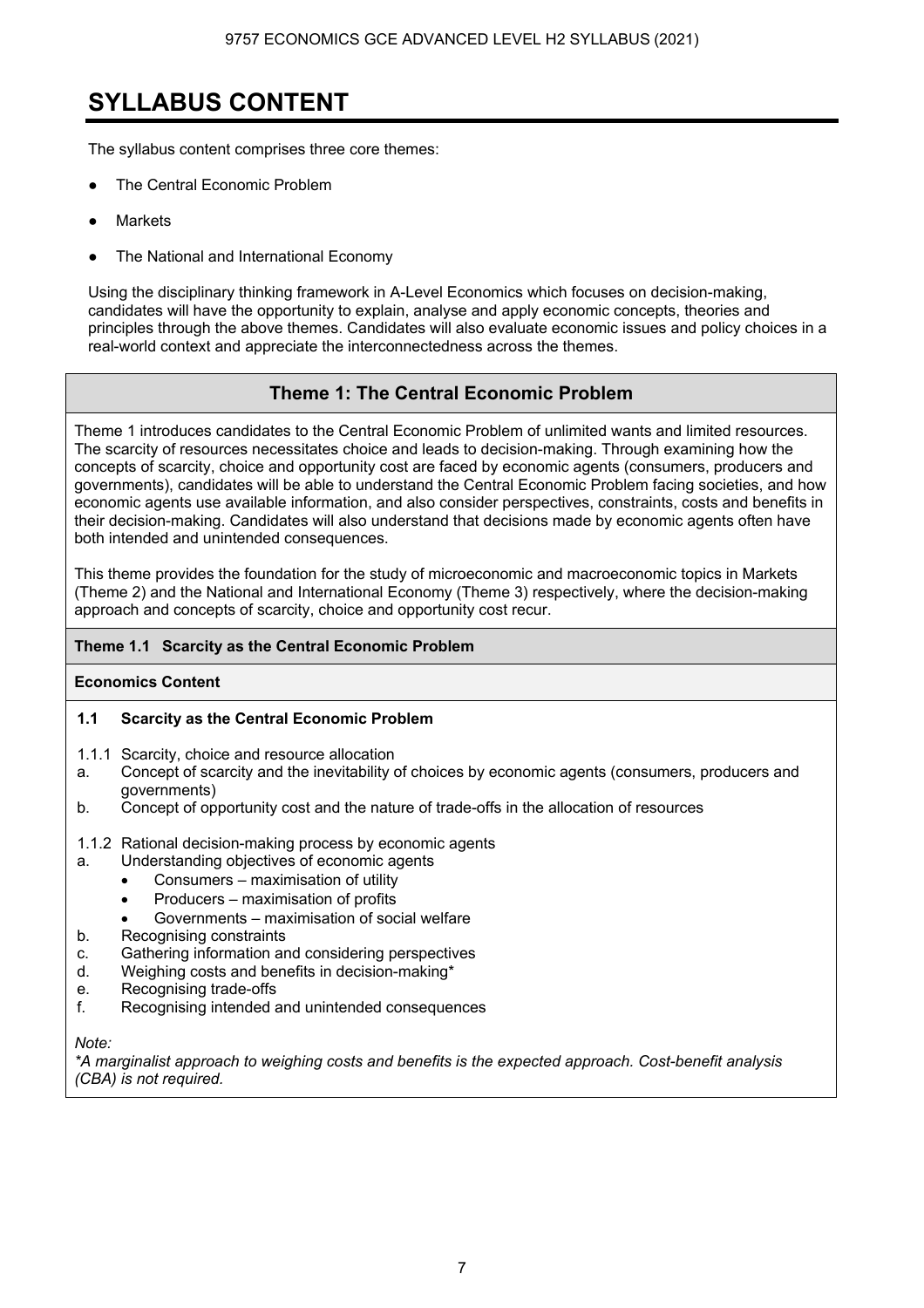## **Theme 1.1 Scarcity as the Central Economic Problem**

## **Concepts and Tools of Analysis**

- Positive and normative economics\*
- Microeconomics and macroeconomics<sup>\*</sup>
- Scarcity, choice and opportunity cost
- Production possibility curve (PPC)
- Marginal cost, marginal benefit and marginalist principle
- Maximisation of utility\*
- Maximisation of profit: Marginal Revenue = Marginal Cost
- Maximisation of social welfare: Marginal Social Benefit = Marginal Social Cost

### *Notes:*

*\*An awareness of the concepts of positive and normative economics is sufficient* 

*\*An awareness of the concepts of microeconomics and macroeconomics is sufficient.* 

*\*An awareness of how consumers allocate resources to maximise utility is sufficient. The formal derivation of utility maximisation is not required.*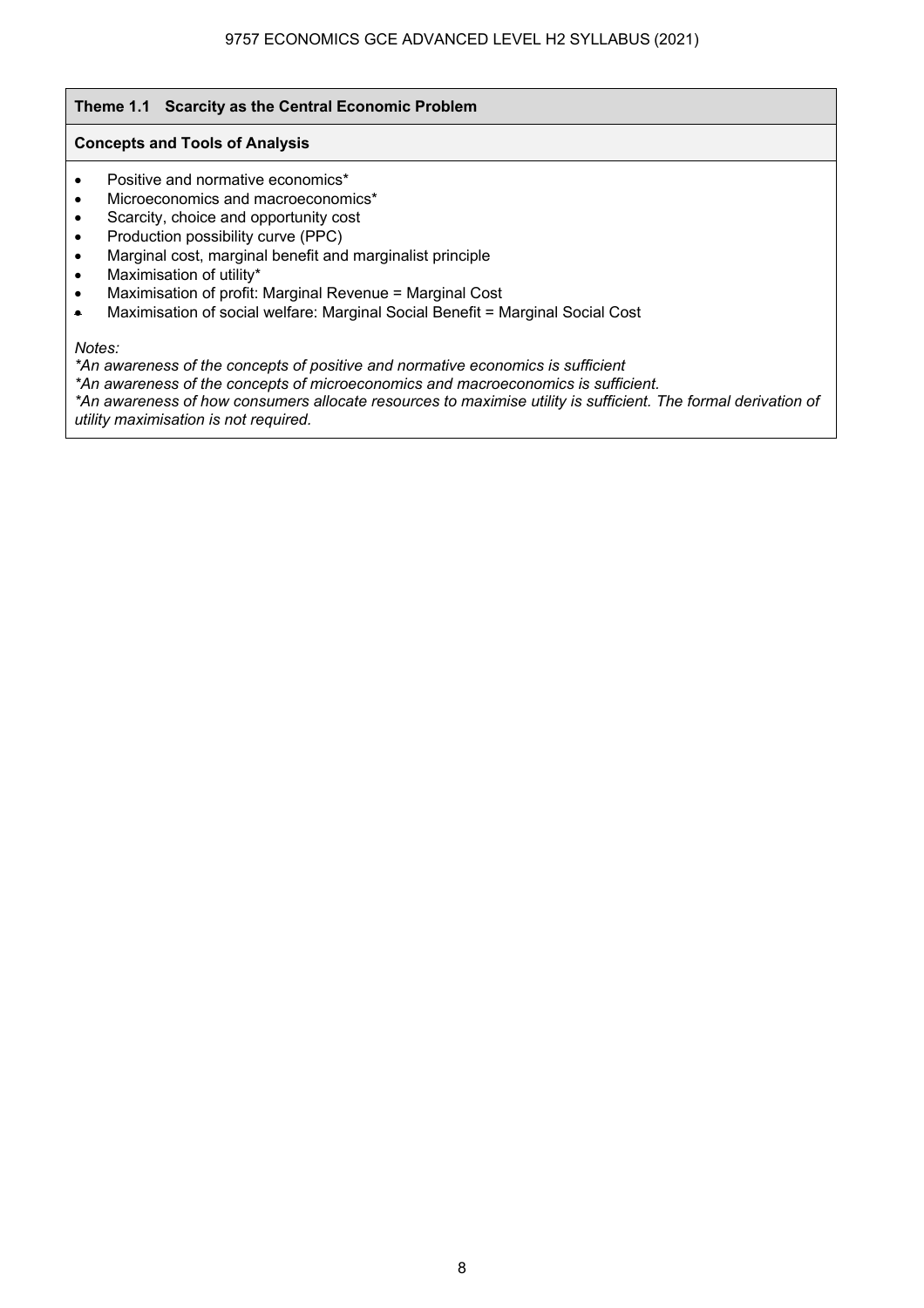## **Theme 2: Markets**

In Theme 2, candidates examine how markets deal with the Central Economic Problem and how decisions are made by economic agents in markets. Theme 2 provides candidates with a microeconomic analysis of how markets function and how these markets may fail to achieve efficient and equitable outcomes. Candidates will be able to understand how market forces of demand and supply interact to bring about market equilibrium. Candidates will also examine the strategies of firms to achieve their objectives. In addition, candidates will be able to understand that while decisions made by consumers and producers are necessary for the functioning of markets, these decisions may lead to inefficient and inequitable outcomes. Candidates will be able to discuss how governments may intervene through public policy measures to improve efficiency and equity while recognising limitations, unintended consequences and possible trade-offs of government intervention. This theme provides candidates with insights into real-world microeconomic issues and also creates opportunities to deepen their economic reasoning and analytical skills and to apply microeconomic concepts to both Singapore and the global economy.

Microeconomic concepts and theories in Themes 1 and 2 provide the foundation for candidates to extend their understanding of the micro-economy to the macro-economy in Theme 3.

## **Theme 2.1 Price Mechanism and its Applications**

### **Economics Content**

## **2.1 Price Mechanism and its Applications**

- 2.1.1 Price mechanism and its functions
- a. Resource allocation in a free market
- 2.1.2 Interaction of demand and supply
- a. Determinants of demand and supply
- b. Equilibrium price and equilibrium quantity
- c. Changes in demand and supply leading to changes in market equilibrium
- 2.1.3 Applications of demand and supply analysis to real-world markets\*
- a. Responsiveness of consumers and/or producers
	- Price, income and cross elasticities of demand determinants and significance
	- Price elasticity of supply determinants and significance
- b. Impact of market outcomes on consumers and producers
	- Consumer expenditure and producer revenue
	- Consumer and producer surplus
- c. Rationale and impact of government intervention on consumers and producers
	- Taxes and subsidies
		- Price controls maximum and minimum prices
		- Quantity controls quotas

*Note:* 

*\*The focus is on the application of demand and supply analysis to any market. With reference to labour markets, Marginal Revenue Productivity theory of labour is not required.*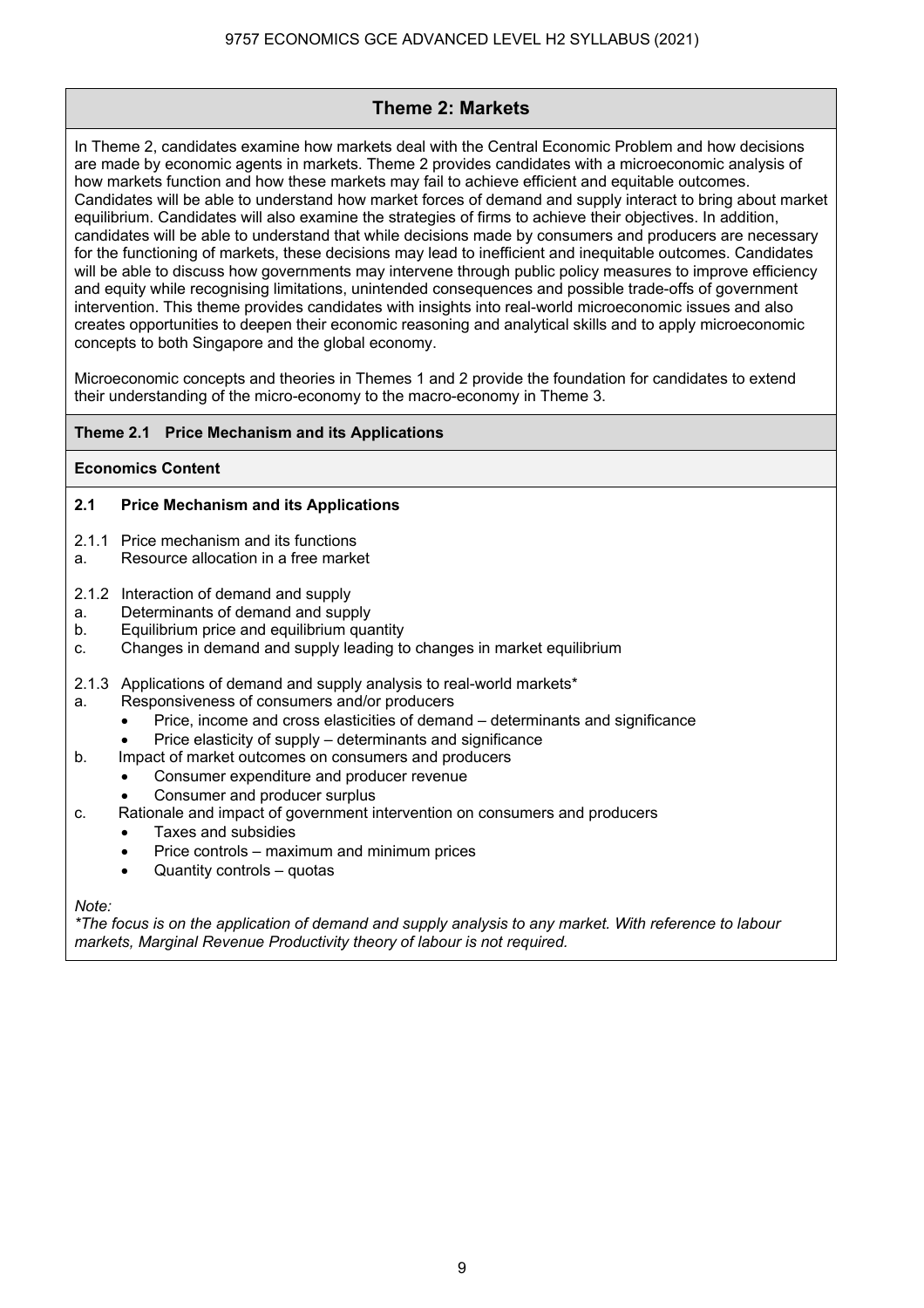## **Theme 2.1 Price Mechanism and its Applications**

## **Concepts and Tools of Analysis**

- Price mechanism
- Consumer sovereignty
- Ceteris paribus
- Effective demand
- Law of diminishing marginal utility\*
- Demand curve
- Change in demand vs change in quantity demanded
- Supply curve
- Change in supply vs change in quantity supplied
- Determinants of demand non-price factors
- Determinants of supply non-price factors
- Market equilibrium equilibrium price and quantity
- Market disequilibrium shortage and surplus
- Price elasticity of demand
- Income elasticity of demand - Normal and inferior goods
- Cross elasticity of demand
	- Complements and substitutes
- Price elasticity of supply
- Consumer expenditure and producer revenue
- Consumer and producer surplus
- Taxes and subsidies
- Price controls maximum and minimum prices
- Quantity controls quotas

*Note:* 

*\*Technical analysis of the law of diminishing marginal utility is not required.*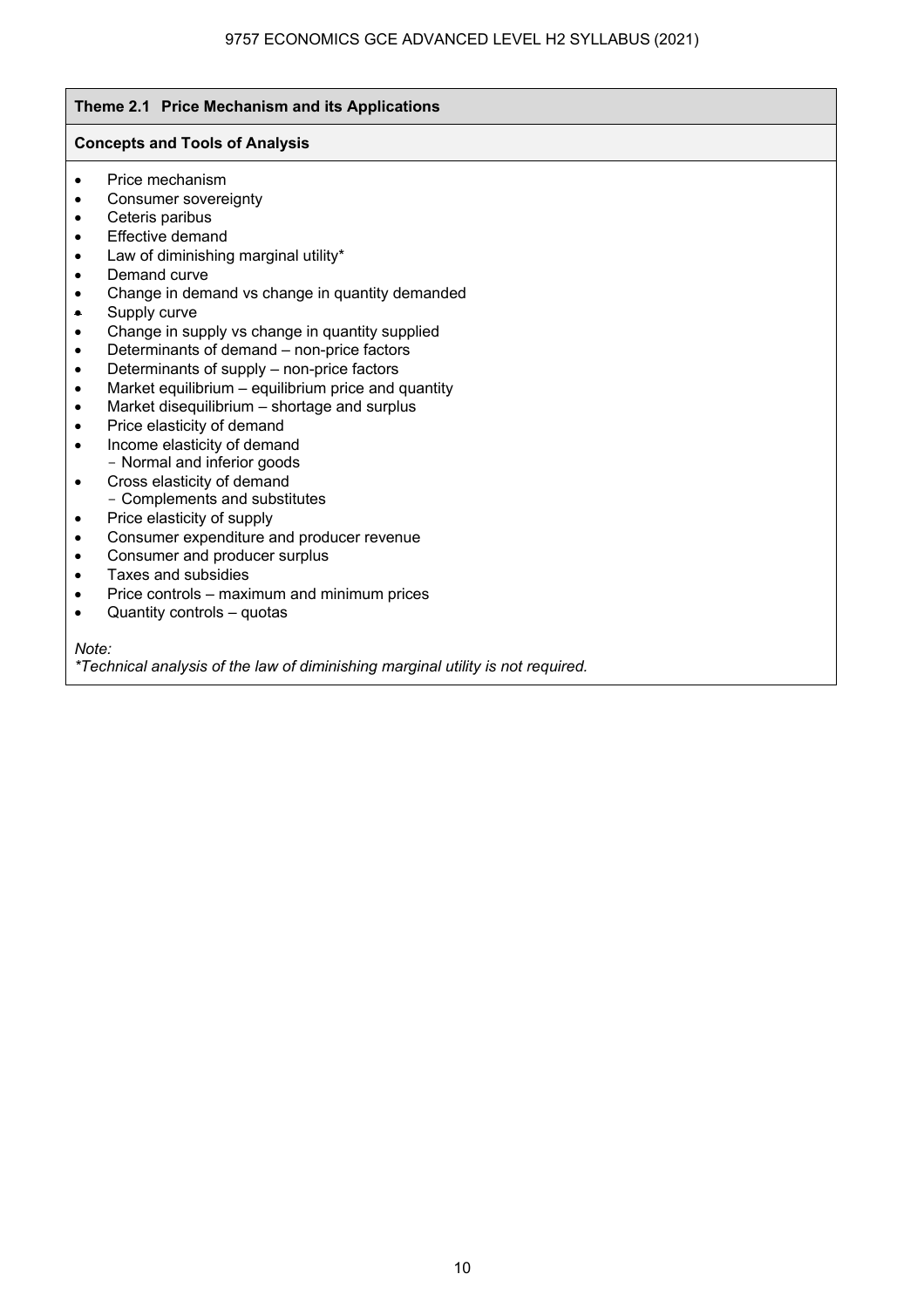## **Theme 2.2 Firms and Decisions**

## **Economics Content**

## **2.2 Firms and Decisions**

## 2.2.1 Objectives of firms

- a. Profit-maximising objective
	- Marginalist principle in determining profit maximising output and price
- b. Alternative objectives of firms
	- Entry deterrence, revenue maximisation, profit satisficing, and market share dominance

## 2.2.2 Costs and revenue

- a. Costs and revenue concepts\*
	- Distinction between short run and long run
	- Average and marginal costs and revenue
	- Internal and external economies and diseconomies of scale

*Note:* 

*\* Derivation of cost and revenue curves is not required.* 

- 2.2.3 Firms' decisions and strategies
- a. Characteristics of market structures\*
- b. Decisions and strategies including price and output, price discrimination\*, shut-down decision\*, growth of firms, diversification, innovation, product differentiation, competition vs collusion
- 2.2.4 Impact of decisions and strategies on consumers, firms and governments, including efficiency and equity, and consumer welfare.

*Notes:* 

*\*Diagrammatic analysis of the comparison of types of market structure is not required. \*Knowledge and analysis of third degree price discrimination will suffice. Knowledge and understanding of first and second degree price discrimination is not required. Diagrammatic analysis of third degree price discrimination is not required.* 

*\*Diagrammatic analysis of the shut-down decision is not required.* 

## **Theme 2.2 Firms and Decisions**

### **Concepts and Tools of Analysis**

- Profit maximisation: Marginal Revenue = Marginal Cost
- Entry deterrence, revenue maximisation, profit satisficing, market share dominance
- Short run vs long run
- Fixed cost vs variable cost
- Total cost, average cost, marginal cost
- Total revenue, average revenue, marginal revenue
- Internal and external economies and diseconomies of scale
- Barriers to entry
- Concentration ratio\*
- Market structures
	- Perfect competition, monopolistic competition, oligopoly, monopoly
- Price discrimination
- Shut-down condition
- Product differentiation
- Competition versus collusion
	- Cartels, contestable markets
- **Efficiency** 
	- Allocative, productive and dynamic efficiency

### *Note:*

*\*An awareness of the concentration ratio and its calculation is sufficient.*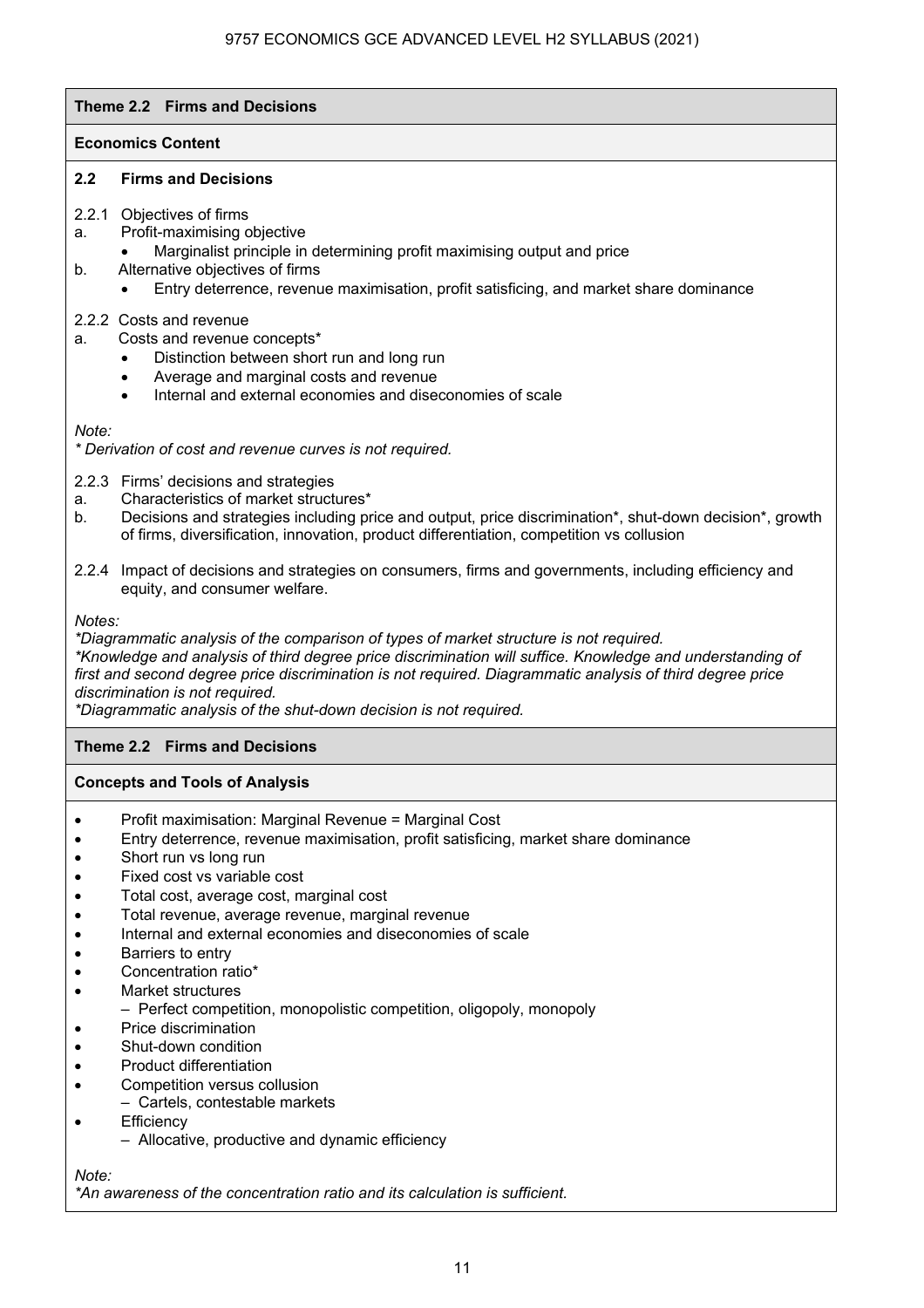### **Theme 2.3 Market Failure**

## **Economics Content**

## **2.3 Market Failure**

- 2.3.1 Efficiency and equity in relation to markets
- 2.3.2 Market failure and its causes
- a. Public goods
	- Characteristics of non-excludability and non-rivalry
- b. Positive and negative externalities in consumption and production
- Divergence between private cost/benefit and social cost/benefit
- c. Merit and demerit goods
- d. Market dominance
- e. Information failure/imperfect information
- f. Factor immobility
- 2.3.3 Government intervention in markets
- a. Policy measures including taxes and subsidies, quotas and tradeable permits, joint and direct provision, rules and regulations, and public education in addressing market failure
- b. Effectiveness of policy measures and government failure

### **Theme 2.3 Market Failure**

## **Concepts and Tools of Analysis**

- Market failure
- Allocative efficiency
- Deadweight loss
- Equity
- Marginal private benefit and cost
- Marginal external benefit and cost
- Marginal social benefit and cost
- Social versus private (market) optimum
- Over-consumption and production
- Under-consumption and production
- Public goods
	- Non-excludability and non-rivalry
- Positive and negative externalities
- Merit and demerit goods
- Market dominance
- Information failure/Imperfect information
- Asymmetric information moral hazard, adverse selection\*
- Factor immobility

*Note:* 

*\*Imperfect information is synonymous with information failure.* 

*\*Asymmetric information is a subset of information failure. Technical analyses of moral hazard and adverse selection are not required.*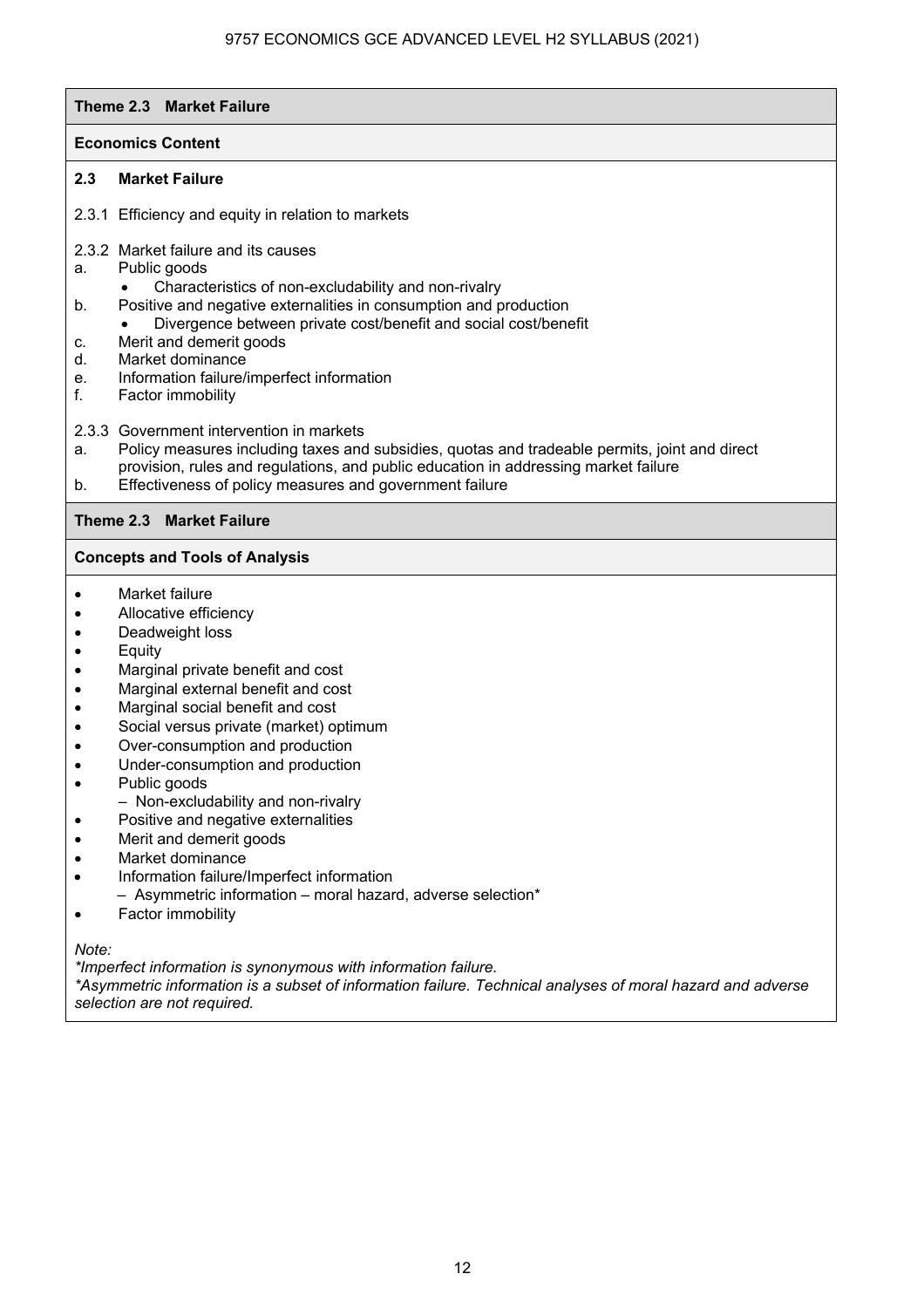## **Theme 3: The National and International Economy**

Theme 3 provides candidates with an overview of the workings and linkages of the national and international economy. The key focus is on governments as economic agents, while recognising that the extent of government intervention differs among economies. Candidates will examine macroeconomic aims, issues and policies relating to growth, inflation, unemployment, exchange rates, balance of trade and income distribution, *with particular reference to the Singapore context*. Candidates will examine Singapore's position in the global economy and the impact of globalisation on the Singapore economy. In particular, candidates will examine the impact of external trends and developments on the national, regional and international economies, and their implications for policy choices and decisions of governments.

In Theme 3, candidates will use concepts, theories and principles from Themes 1 and 2 to examine the problem of scarcity of resources and the concept of trade-offs at the broader level of the national and international economy.

## **Theme 3.1 Introduction to Macroeconomics**

### **Economics Content**

## **3.1 Introduction to Macroeconomics**

- 3.1.1 Circular flow of income as an interactive model involving households, firms, government and the foreign sector
- 3.1.2 Aggregate demand (AD) and aggregate supply (AS)
- a. Factors affecting AD and AS
- b. Equilibrium level of national output and general price level
- c. Multiplier effect of changes in aggregate demand (AD)

## **Theme 3.1 Introduction to Macroeconomics**

## **Concepts and Tools of Analysis**

- Circular flow of income
- Aggregate demand and factors affecting aggregate demand
- Aggregate supply and factors affecting aggregate supply
- National output
- General price level
- **Multiplier effect**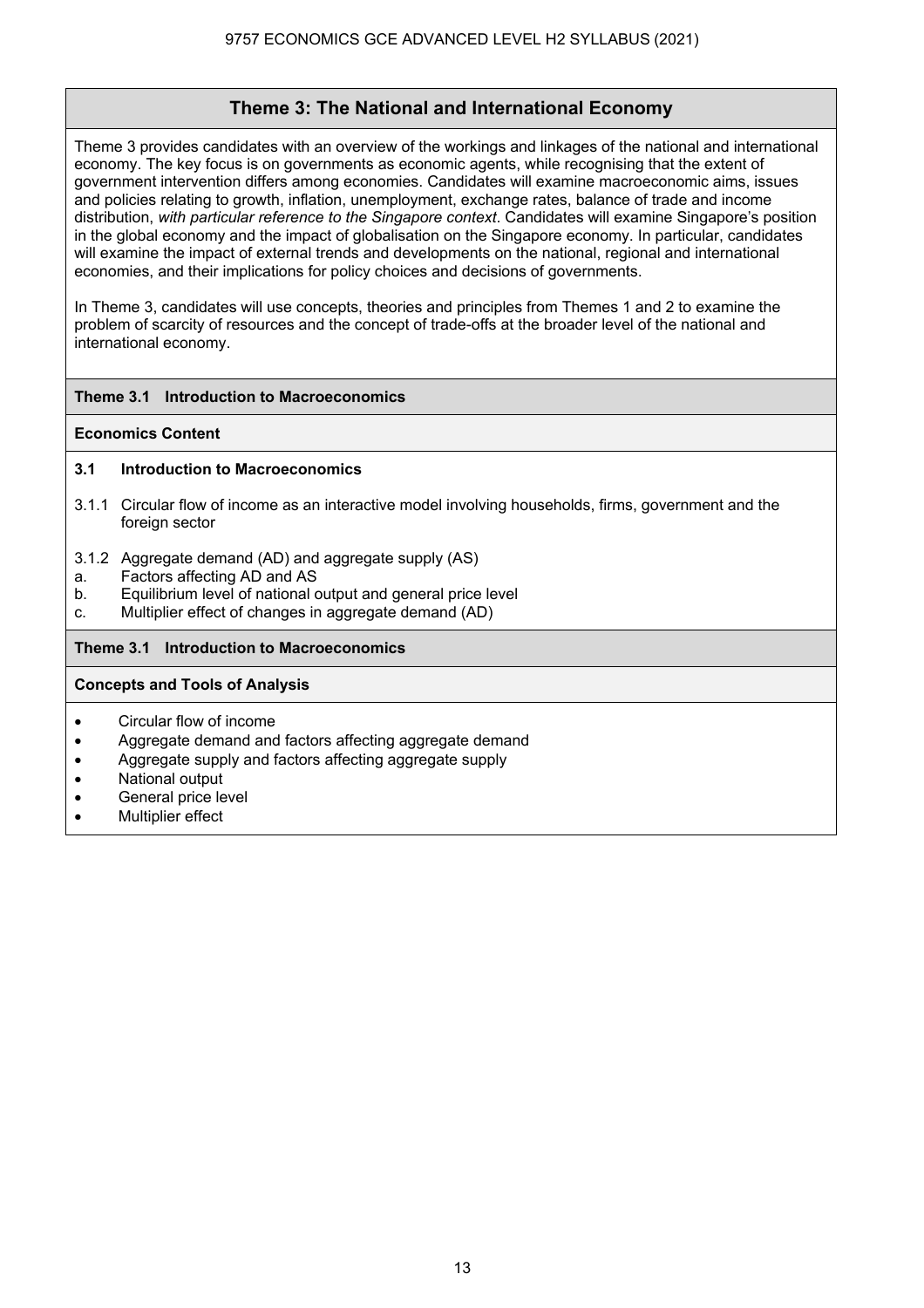## **Theme 3.2 Macroeconomic Aims and Policies Economics Content 3.2 Macroeconomic Aims and Policies**  3.2.1 Macroeconomic aims in relation to a. Living standards and its indicators • Material and non-material aspects b. Economic performance and its indicators • Economic growth – Sustainable growth – Inclusive growth (case of Singapore) Price stability Full employment • Favourable balance of trade 3.2.2 Macroeconomic issues – causes and consequences in relation to a. Economic growth b. Inflation and deflation c. Full employment and unemployment d. Balance of trade deficit and surplus 3.2.3 Macroeconomic policies to achieve macroeconomic aims a. Policy measures and their effectiveness influencing AD/AS • Fiscal policy – Government expenditure and revenue Monetary policy – Centred on interest rates – Centred on exchange rates (case of Singapore) Supply-side policies – Policies to improve quantity, quality and mobility of factors of production – Policies to increase efficiency and remove barriers to competition and trade in product markets – Policies to give incentives and encourage enterprise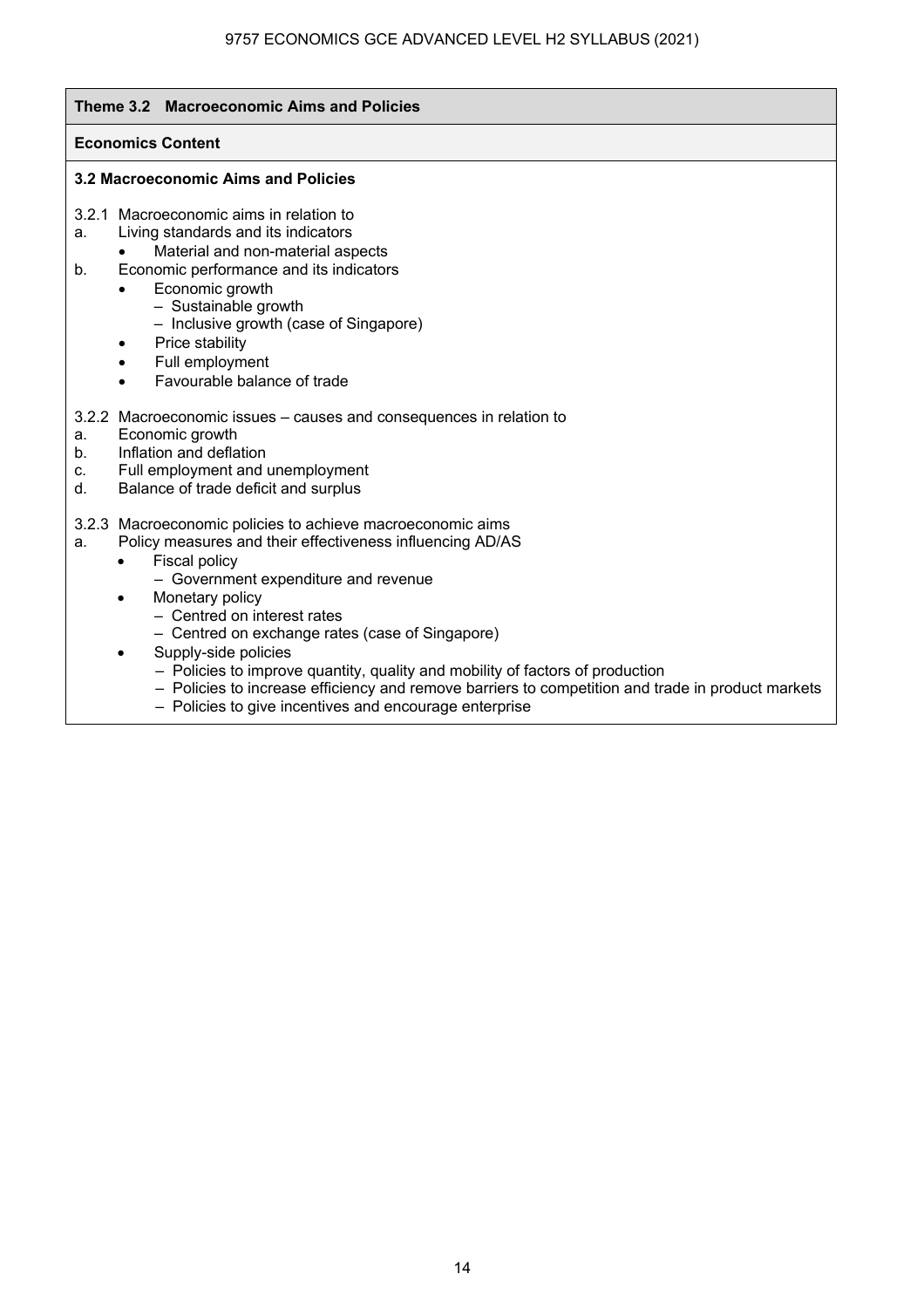## **Theme 3.2 Macroeconomic Aims and Policies Concepts and Tools of Analysis**  • Standard of living – Material and non-material well-being – Gross Domestic Product (GDP) and Gross National Income (GNI) – Human Development Index (HDI) • Income distribution – Income inequality – Gini coefficient • Economic growth – Actual and potential growth – Sustainable growth – Inclusive growth • Full employment and unemployment – Types of unemployment • Price stability – Inflation and deflation – Consumer price index (CPI) • Nominal and real concepts • Balance of trade surplus and deficit • Current account of the balance of payments\* • Short-term capital flows • Long-term capital flows – Foreign direct investment • Fiscal policy – Discretionary fiscal policy – Automatic stabilisers • Government budget surplus and deficit\* • Monetary policy • Interest rates • Exchange rate appreciation and depreciation • Supply-side policies

*Notes:* 

*\*An awareness of only the key components of the balance of payments account (current, capital and financial) is required. Knowledge of balance of payments accounting (including sign convention) is not required.* 

*\*National debt and methods of budget deficit financing are not required.*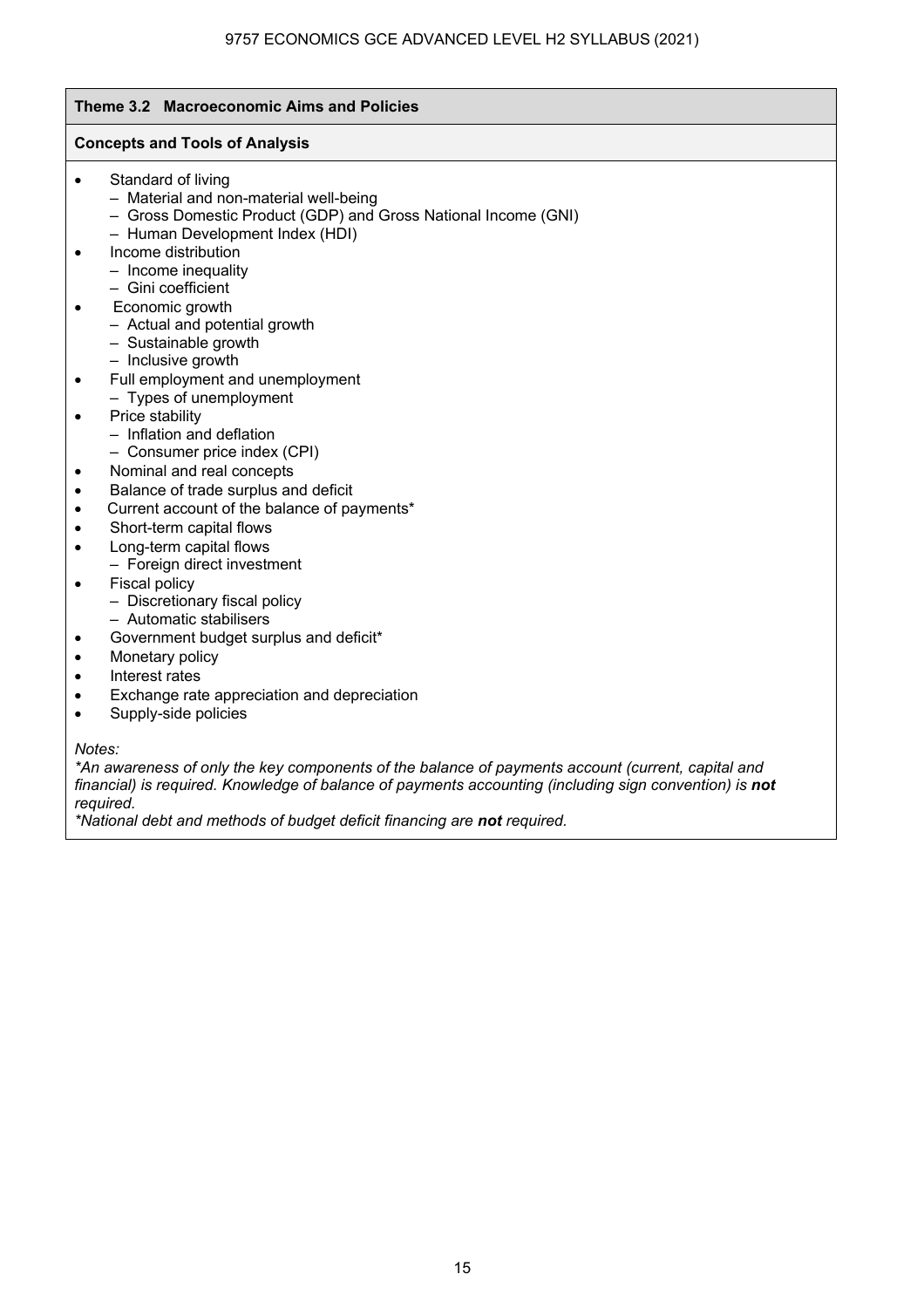|                            | Theme 3.3 Globalisation and the International Economy                                                                                                                                                                                                                                                                                                                                                                      |  |  |
|----------------------------|----------------------------------------------------------------------------------------------------------------------------------------------------------------------------------------------------------------------------------------------------------------------------------------------------------------------------------------------------------------------------------------------------------------------------|--|--|
|                            | <b>Economics Content</b>                                                                                                                                                                                                                                                                                                                                                                                                   |  |  |
| 3.3                        | <b>Globalisation and the International Economy</b>                                                                                                                                                                                                                                                                                                                                                                         |  |  |
| 3.3.1<br>a.<br>b.l         | Globalisation and its impact on the economy<br>Factors affecting globalisation<br>Benefits and costs of globalisation                                                                                                                                                                                                                                                                                                      |  |  |
| а.<br>b <sub>1</sub><br>C. | 3.3.2 Trade policy decisions and its impact on the economy<br><b>Free trade</b><br>Theory of comparative advantage<br>$\bullet$<br>Benefits of free trade<br>$\bullet$<br>Patterns of trade (case of Singapore)<br>$\bullet$<br><b>Protectionism</b><br><b>Protectionist measures</b><br>Benefits and costs of protectionism<br>Economic co-operation and trade agreements between countries*<br><b>Benefits and costs</b> |  |  |
| Note:<br>required.         | *An awareness of the forms of economic co-operation and trade agreements between countries is sufficient.<br>Detailed knowledge of the forms of economic integration, institutional knowledge and legislation is not<br>required. Diagrammatic analysis of economic co-operation and trade agreements between countries is not                                                                                             |  |  |
|                            | Theme 3.3 Globalisation and the International Economy                                                                                                                                                                                                                                                                                                                                                                      |  |  |
|                            | <b>Concepts and Tools of Analysis</b>                                                                                                                                                                                                                                                                                                                                                                                      |  |  |
| $\bullet$                  | <b>Globalisation</b><br>Theory of comparative advantage<br>Dynamic comparative advantage<br>Free trade<br>Patterns of trade                                                                                                                                                                                                                                                                                                |  |  |
| $\bullet$<br>$\bullet$     | Free trade versus protectionism<br><b>Protectionist measures</b><br>- Tariffs and non-tariff measures<br>International and regional economic co-operation                                                                                                                                                                                                                                                                  |  |  |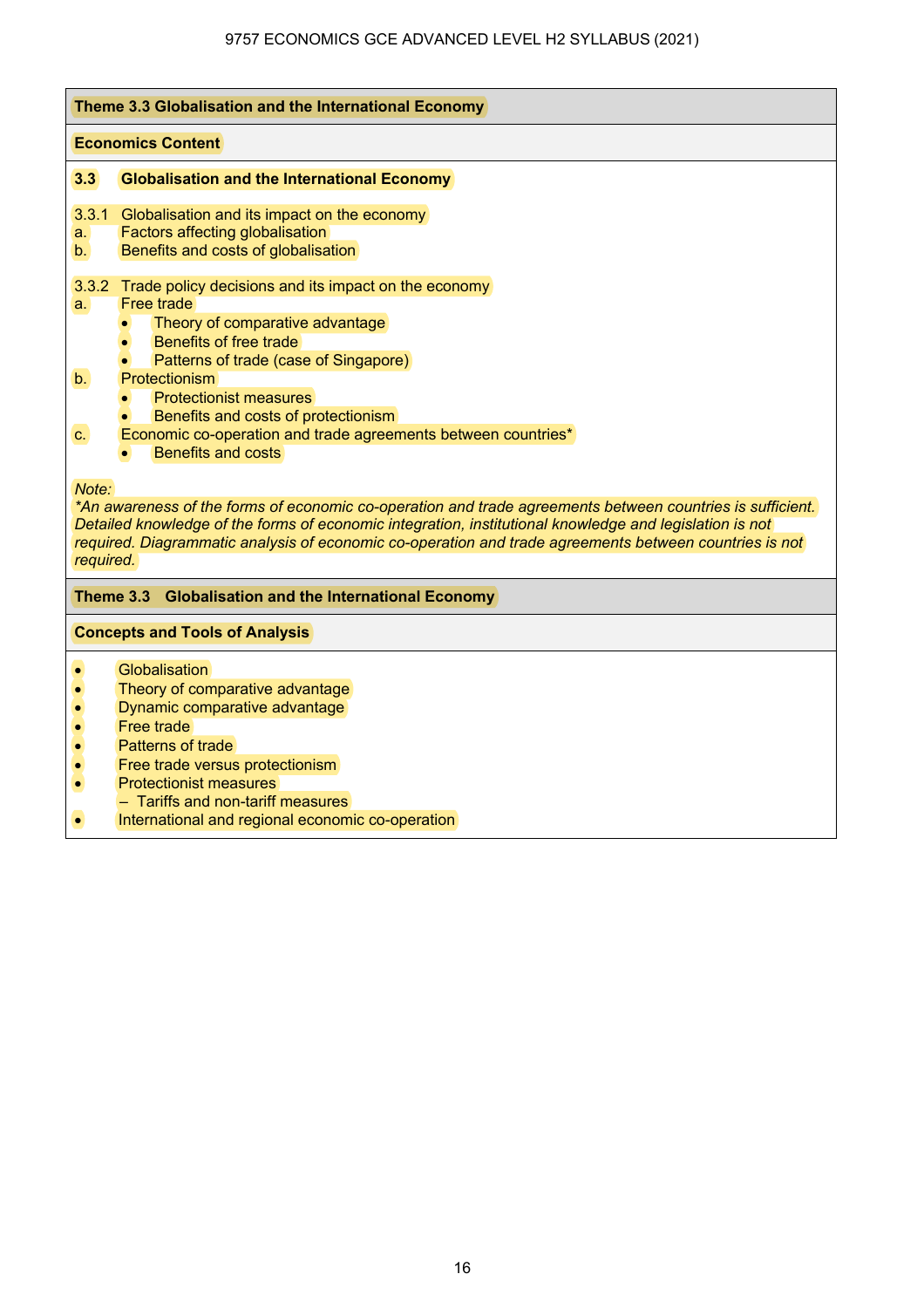## **APPENDIX**

## **Recommended Reading**

| 1. General Texts                                                 | <b>Title</b>                                                           | <b>Publisher</b>                     | Year |
|------------------------------------------------------------------|------------------------------------------------------------------------|--------------------------------------|------|
| Bamford, Colin et al.                                            | Cambridge International AS Level<br>and A Level Economics, 3rd Edition | <b>Cambridge University</b><br>Press | 2014 |
| Begg, Fischer and<br>Dornbusch                                   | Economics, 11th Edition                                                | <b>McGraw Hill</b>                   | 2014 |
| Case, Karl E, Fair, Ray C<br>and Sharon Oster                    | Principles of Economics, 12th<br>Edition                               | <b>Pearson Education</b>             | 2018 |
| Frank, Robert and<br>Bernanke, Ben                               | Principles of Economics, 6th Edition                                   | <b>McGraw Hill</b>                   | 2016 |
| Heyne, Paul, Boettke, Peter<br>and Prychitko, David              | The Economic Way of Thinking,<br>13th Edition                          | <b>Pearson Education</b>             | 2013 |
| Lipsey, Richard G and<br>Chrystal, K Alec                        | Economics, 13th Edition                                                | <b>Oxford University Press</b>       | 2015 |
| Mankiw, Gregory                                                  | Principles of Economics, 8th Edition                                   | Cengage Learning                     | 2018 |
| Mankiw, N Gregory, Quah,<br>Euston and Wilson, Peter             | Principles of Economics: An Asian<br>Edition, 2nd Edition              | Cengage Learning                     | 2013 |
| McConnell, Campbell R<br>and Brue, Stanley                       | Microeconomics: Principles,<br>Problems and Policies, 21st Edition     | <b>McGraw Hill</b>                   | 2018 |
| McEachern, William A                                             | Microeconomics: A Contemporary<br>Introduction, 10th Edition           | Cengage Learning                     | 2013 |
| McEachern, William A                                             | Macroeconomics: A Contemporary<br>Introduction, 10th Edition           | Cengage Learning                     | 2014 |
| Miller, Roger                                                    | Economics Today, 19th Edition                                          | Pearson Education                    | 2017 |
| O'Sullivan, Arthur and<br>Sheffrin, Steven and Perez,<br>Stephen | Economics: Principles, Applications<br>and Tools, 9th Edition          | <b>Pearson Education</b>             | 2017 |
| Parkin, Michael                                                  | Economics, 12th Edition                                                | <b>Pearson Education</b>             | 2015 |
| Sexton, Robert L                                                 | Exploring Economics, 7th Edition                                       | Cengage Learning                     | 2015 |
| Sloman, John, Wride,<br>Alison and Garratt, Dean                 | Economics, 10th Edition                                                | <b>Pearson Education</b>             | 2018 |
| Sloman, John                                                     | Essentials of Economics, 7th<br>Edition                                | <b>Pearson Education</b>             | 2016 |